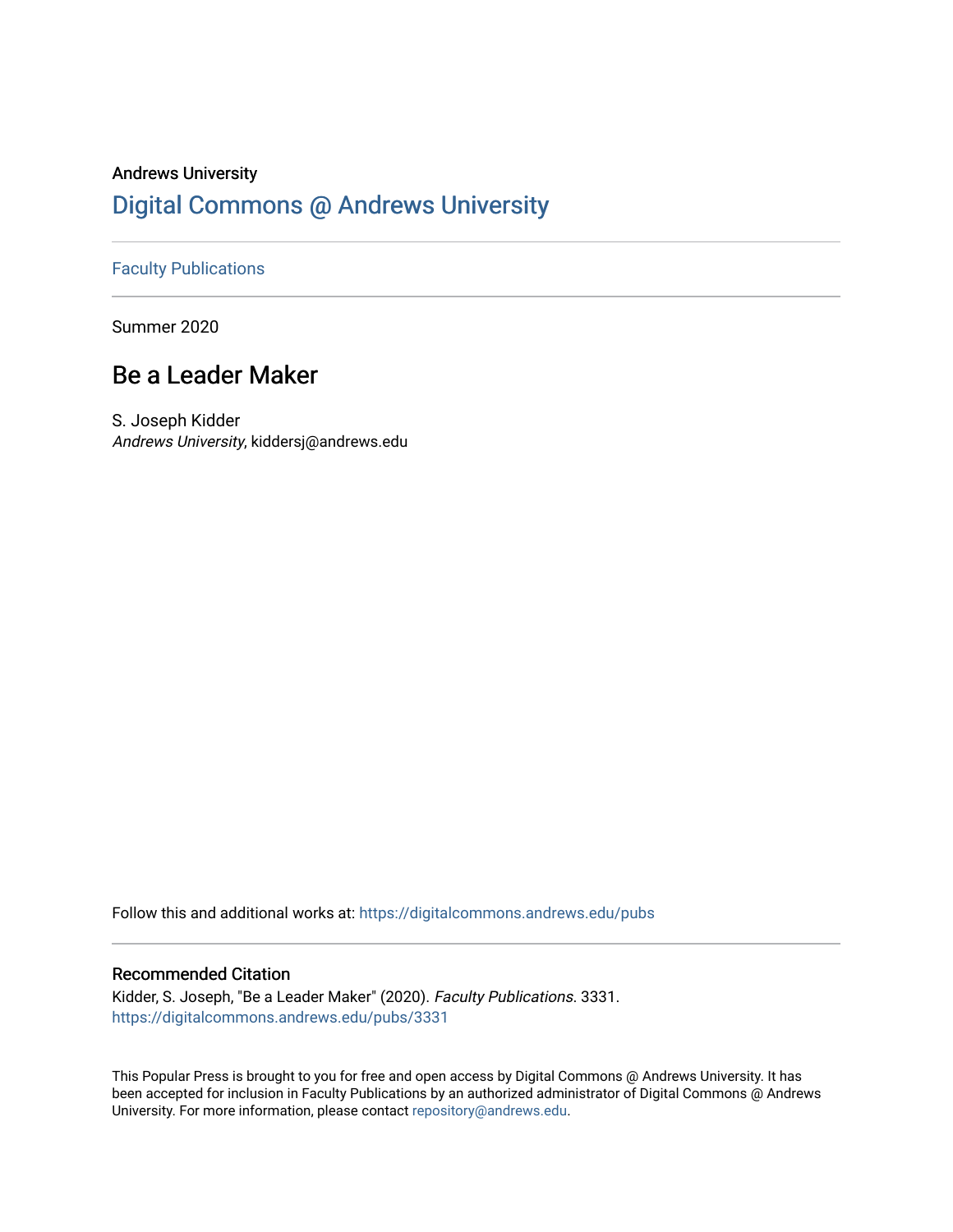# BE A LEADER-MAKER



When I discuss the importance of trainevangelism, I present the audience with the following case study: If a church has one hundred people in attendance in a given year, and one hundred more people come to that church in that same year, what would the attendance be at the end of the year? Now, take the same church and assume that no one was added to the church during that particular year. What would the attendance be at the end of the year? In the first scenario, people tell me that by the end of the year, attendance will be 150, 200, or even 250, because some of those who come will bring their families with them, so attendance will be higher than two hundred. In the second scenario, some will say eighty or one hundred.

 What is the correct answer? Based on our research in the Seventh-day Adventist Church, the answers in the second scenario are correct. Attendance at the end of the year will be about seventy-five to eighty people. Why? Because every year someone dies, someone leaves the area, and others become inactive. Also, since nothing happens during the year, a negative mood and a feeling of pessimism permeate the congregation, which means that even maintaining the current membership is very difficult. In the first scenario, our research shows that when a church adds one hundred members to its current attendance of one hundred, its membership will *still* be one hundred at the end of the year—unless the church does the following things:

- 1. Increase the base of ministry
- 2. Increase the base of leadership
- 3. Focus on the family
- 4. Offer inspiring and dynamic worship
- 5. Increase the level of spirituality
- 6. Offer a note of hope

Every church grows in correlation to its effectiveness at meeting people's needs in discipleship and ministry. Common sense says that if you want to attract families with children, you need to have a ministry for kids. If you want to keep people in the church, you need a discipleship ministry. In this article, we will focus on increasing the base of ministry and leadership.

### **THE IMPORTANCE AND URGENCY OF TRAIN-ING: A CASE STUDY**

Suppose we have a wonderful, dynamic church member named Michelle. (I am choosing a woman here because in our research, we discovered that the number of women who do this ministry of nurture is many times higher than the number of men who do so.) Michelle loves God, His people, and her church. She ministers to four families (whether she does it intentionally or intuitively is not important here). She visits the first family when they are missing from church, she has Bible studies with the second family, she socializes outside of church with the third family, and she is discipling the fourth family to do ministry. If any of these families does not come to church, she calls on them; if one of them is in need or in trouble, she ministers to them.

Now, let us assume that her church is very active, and throughout the course of the year, it adds twenty new families. The church pastor knows that unless someone disciples these new families, they might leave the church. He does not have enough leaders and ministers, so he goes to Michelle and says, "Michelle, you are the best when it comes to discipleship. No one does it as well as you do. You know the Lord has blessed our congregation this year. He gave us twenty new families! But if we don't disciple them, we're going to lose them." Then he says to her, "Could you add three or four more families to your load?"

Michelle could answer in two ways—yes or no. Michelle might say yes, but because of her limited time and resources, four families to take care of may be her limit. If she takes on more than she can handle, she will become resentful, burdened, overworked, or angry. What Michelle should have done all along is raise other leaders to do what she is doing. And this is what every one of us should do in the church.

Every church grows in proportion to the number of ministries it has. The more ministries the church has, the more likely it is to grow. But all ministries depend on a leader inspired by God. Every minister and leader in the church should pray and seek earnestly to duplicate themselves. The base of ministry will never grow